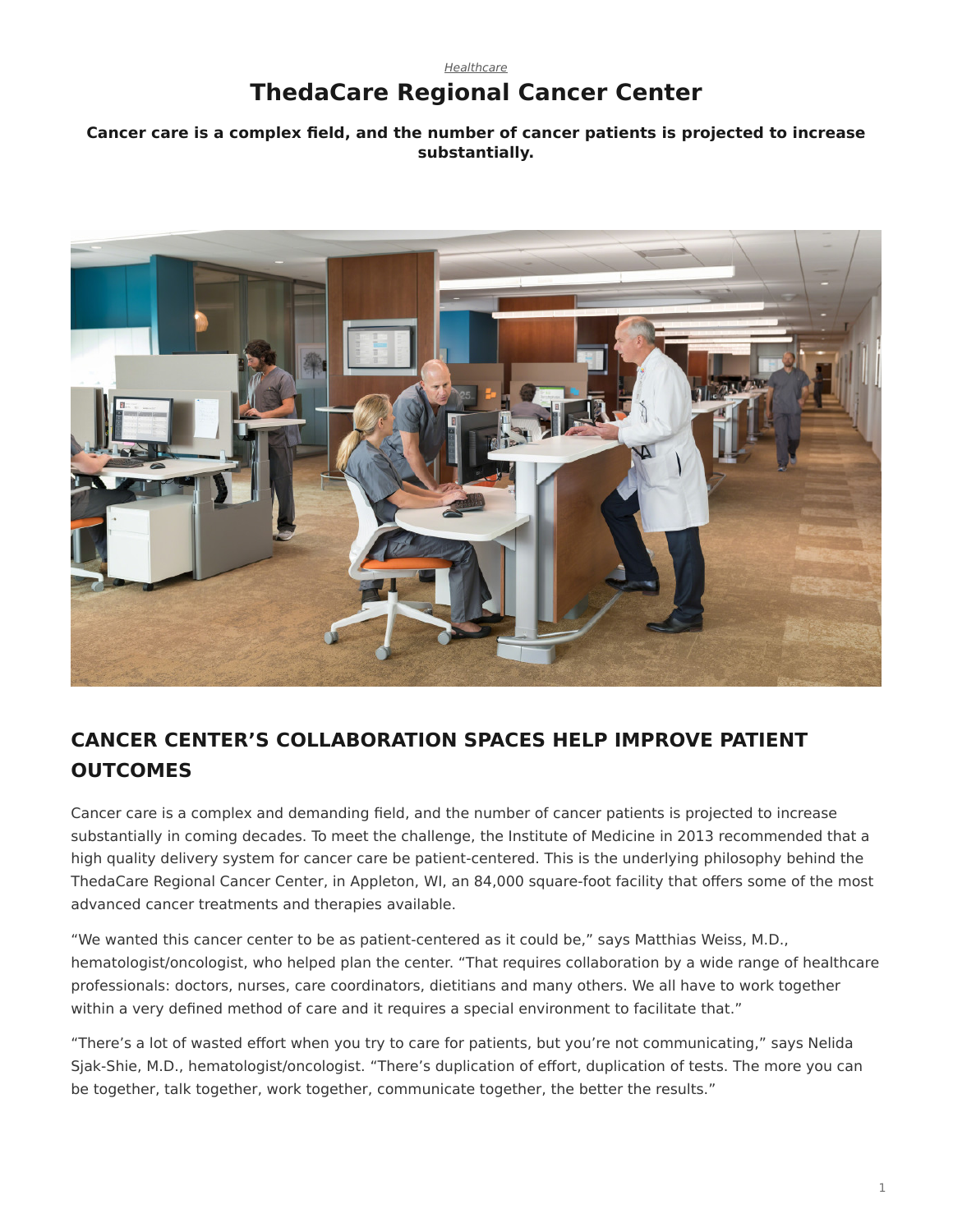To address this challenge ThedaCare created an ecosystem of spaces that promotes the collaboration the staff requires without sacrificing the need for privacy and focus.

## **CONTINUUM OF CARE**

Patients first meet their care providers in an unusually large, 170 square-foot exam room. Here, five to seven people, including patient and care partners, physician, nurse, and others, can meet comfortably. Seating and tables can be moved or removed to accommodate, say, a larger wheelchair or a different room configuration.

The exam room hallways connect to the key workspace for the cancer center's clinicians: a large team space covering half the first floor, with a range of settings for the varied work processes of the ThedaCare staff. In this open floorplan, Sync clinician workstations provide multiple worksurfaces for technology and information support, and frequent collaboration, with Series Bench height adjustable workstations for nurses and nurse practitioners, schedulers, patient navigators and other staff. Every workstation includes a pair of adjustable flat screen monitors to access patient's digital medical records.

In the center of this team space is a meeting and discussion area formed by individual V.I.A. walls. Doctors, nurses and other clinicians gather here around stand-up height tables and use large flat screens built into V.I.A. as they review and discuss charts, test results and other content. Each corner of this central space also offers a sit down workspace with a desktop computer, microscope, or a pair of monitors, for additional individual or small group work sessions. In the middle of these four workspaces, lounge seating supports team discussions.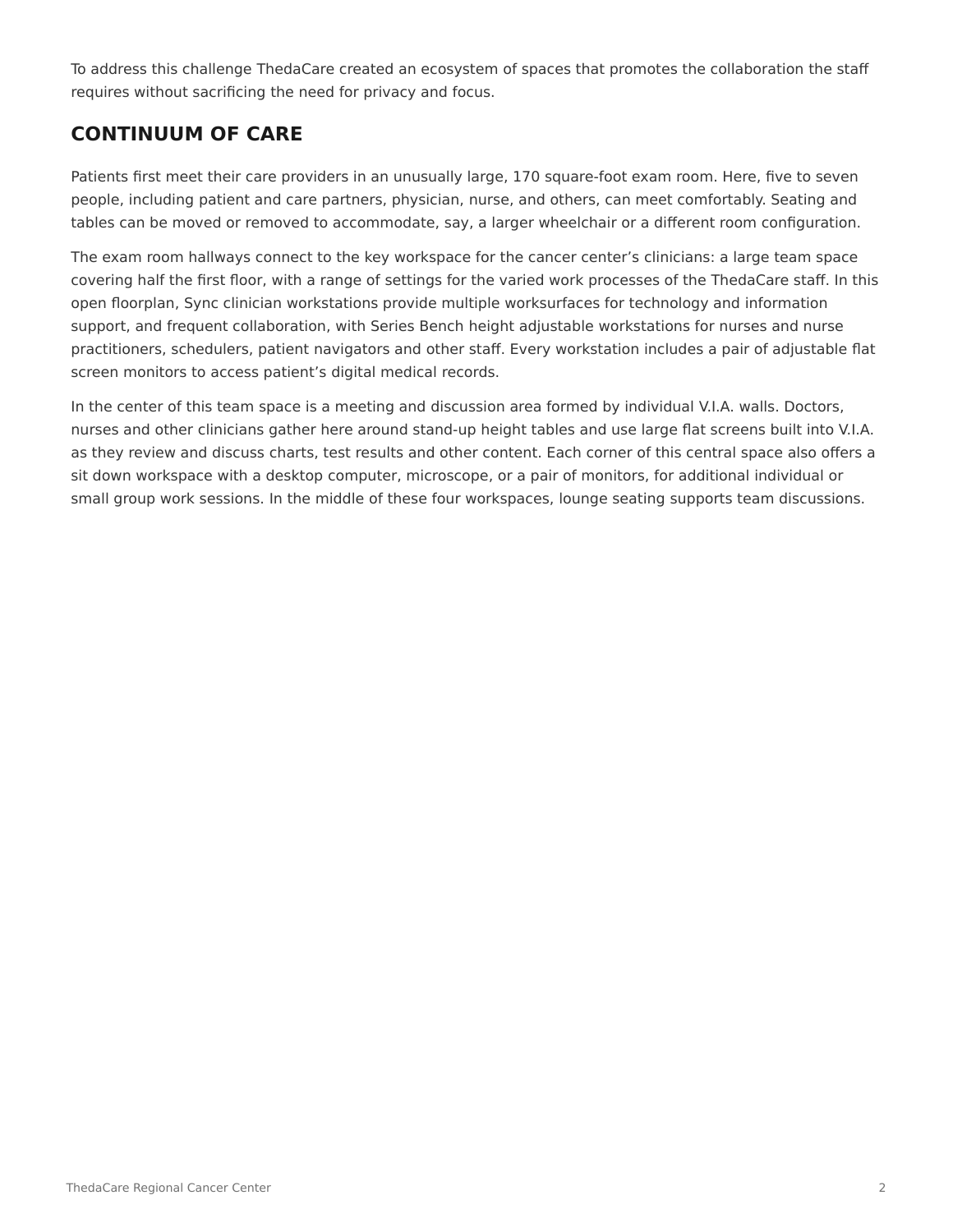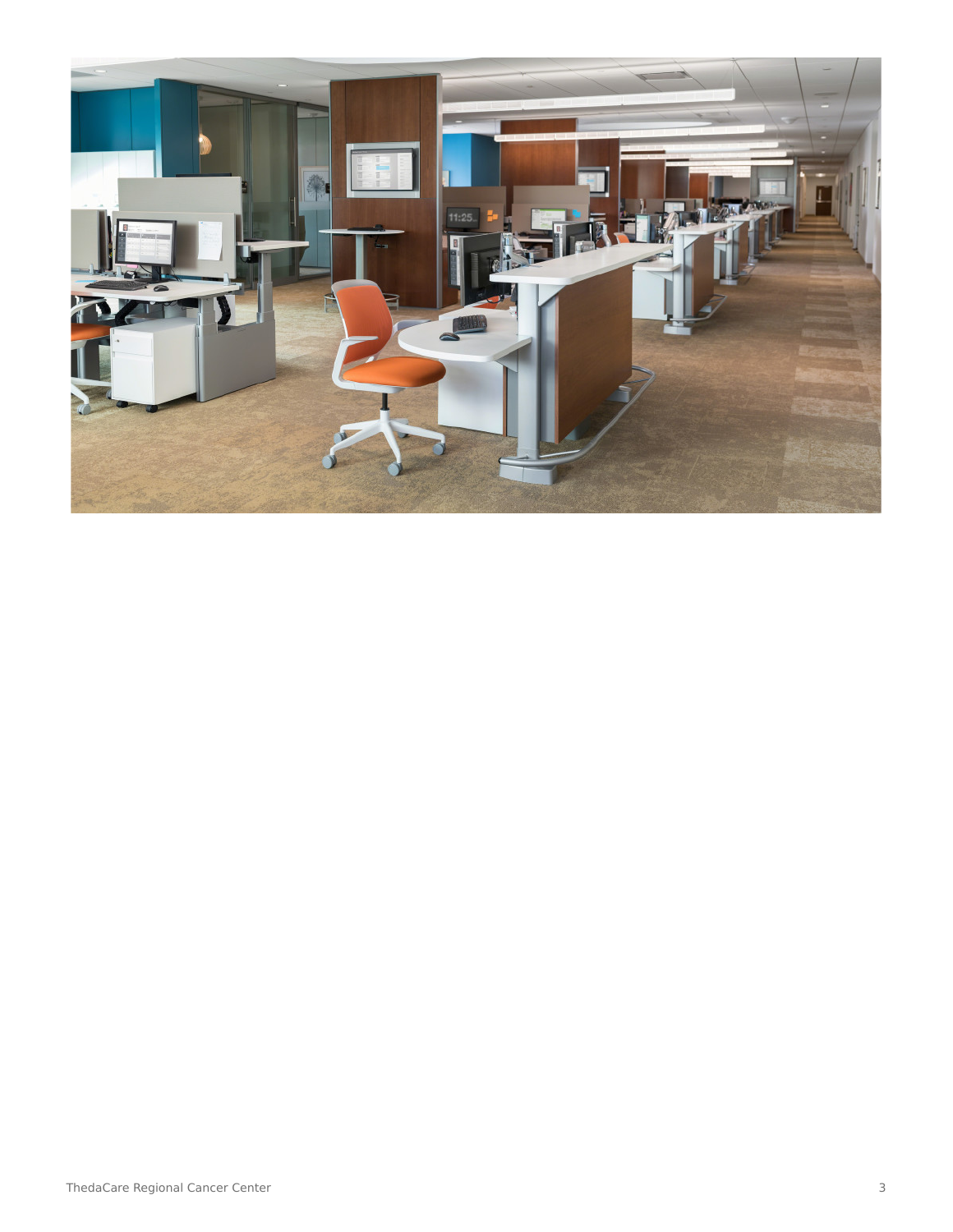**"This floor is the work engine of the clinic."**

#### **KEITH NOVENSKI** | cancer care project lead

Communication in this half-floor space is continual, as is collaboration. ThedaCare professionals are constantly conferring, holding meetings in pairs, threes and fours. A nursing supervisor holds a daily staff meeting with no need for a conference room; she simply meets amid her team's open workspaces. Nearby, a scheduler, medical assistant and nurse discuss a patient with special scheduling needs. Physicians lead stand-up consultations with nurses and other staff. A continual hum of quiet, professional teamwork pervades the floor. "This floor is the work engine of the clinic," says Keith Novenski, cancer care project lead.

## **COLLABORATIVE COMMONS**

"Staff can sit or stand. Nomadic workers not tied to a particular unit or area, such as social workers, physical therapists, dietitians and others, can use workstations for individual work or to meet with someone on the unit for a quick discussion," says Novenski.

"When I need to talk about a case, I just walk out to one of those standing tables. We have the monitor, we bring it up, we look at the scans, we talk. It really works well," says Michael Ray, M.D., radiation oncologist.

Nurse practitioner Andrea Ebben says collaboration helps boost streamline care delivery. "There are five of us APCs (advance practice clinicians) and how we work in the collaborative space is really helpful. The nurses are there, too, and we can bounce ideas off each other, off the physicians."

Dr. Sjak-Shie says the collaborative space helps her manage the care of her patients. "I can give Andrea instructions or feedback that she needs, while the patient is here at the center. I also interact with my nurse and my medical assistant, because I need their feedback and they need mine."

"The space works phenomenally well. Being able to see someone quickly, talk to them on the spur of the moment. That sort of organic connection and communication makes us all smarter, all better at caring for patients," says Ray.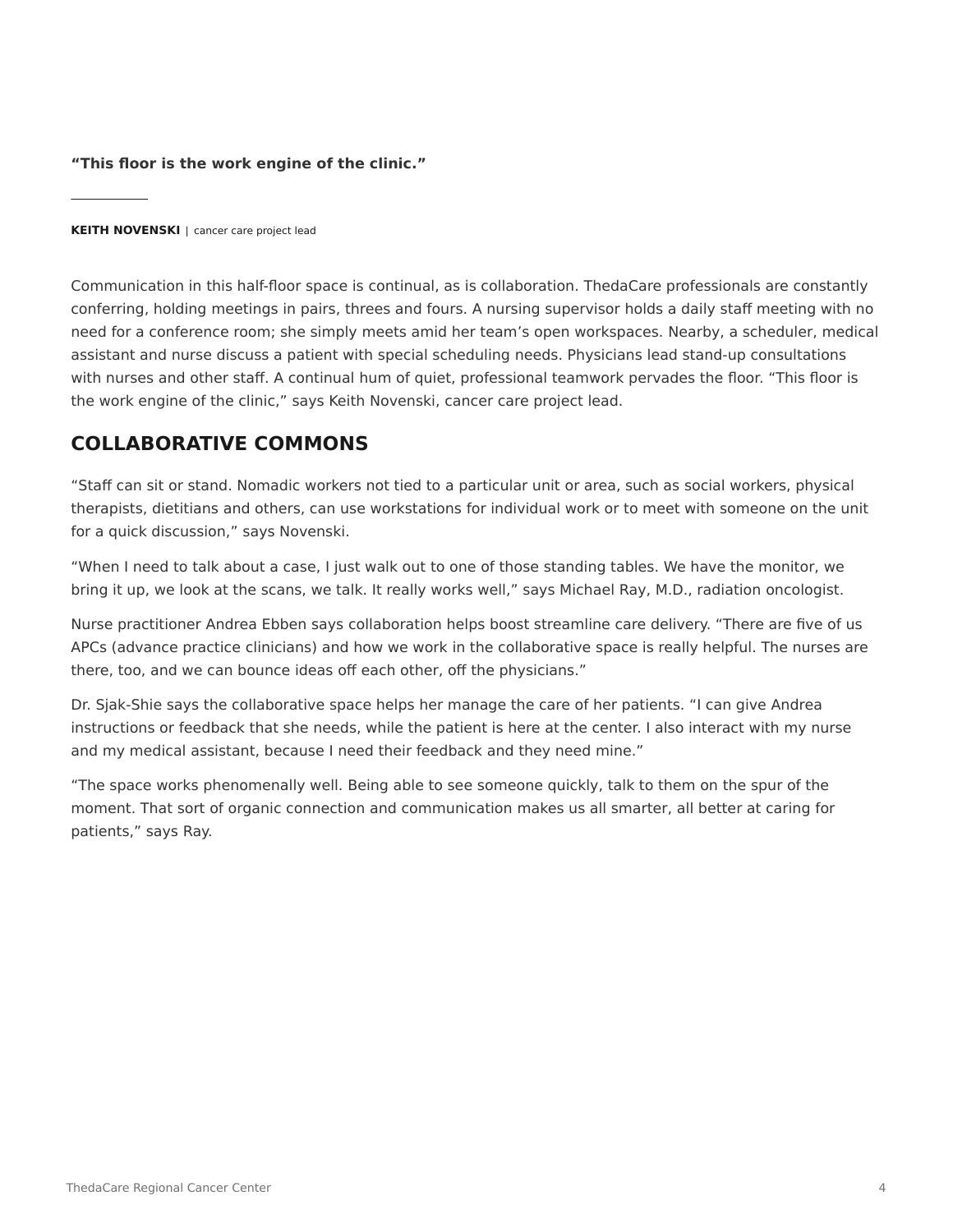

The space also includes enclosed private rooms for individual focused work or quiet discussions. The rooms are constructed with V.I.A. walls, as are the nearby private offices for each of the staff physicians. (See the section below "The Doctor is IN…")

## **SPACES FOR PRIVACY, QUIET AND REFLECTION**

Effective caregiving requires places for individual focus, quiet and concentration, too. "If I'm seeing patients from the beginning of the day until the last patients at two o'clock, I'll be in this open area. Then I need to retreat back to my individual workspace for the last two or three hours of the day. It's nice to still have a place to really focus and to have privacy for patient calls," says Ebben.

Dr. Sjak-Shie points out that "most of us need to have some quiet time to focus and really think about a patient. It takes a little bit of downtime to really reflect and look at things.

"There's also the focus you need for continuing education, reading articles and other kinds of learning. And of course when I need to make a private call. Those are the times when I use my office."

## **PLANNING THE SPACE**

ThedaCare drew inspiration for the new center from both internal and external sources. They enlisted staff to test concepts before laying out the collaborative area. "We went through day-in-the-life exercises with physicians, nurses and other clinical specialists. We learned how this collection of spaces could work, how it could give people places to do different things: take a call, have a private conversation or use a microscope to view a slide, have an impromptu meeting. There are open line of sight across the space so you can see if someone's there and meet with them immediately," says Novenski.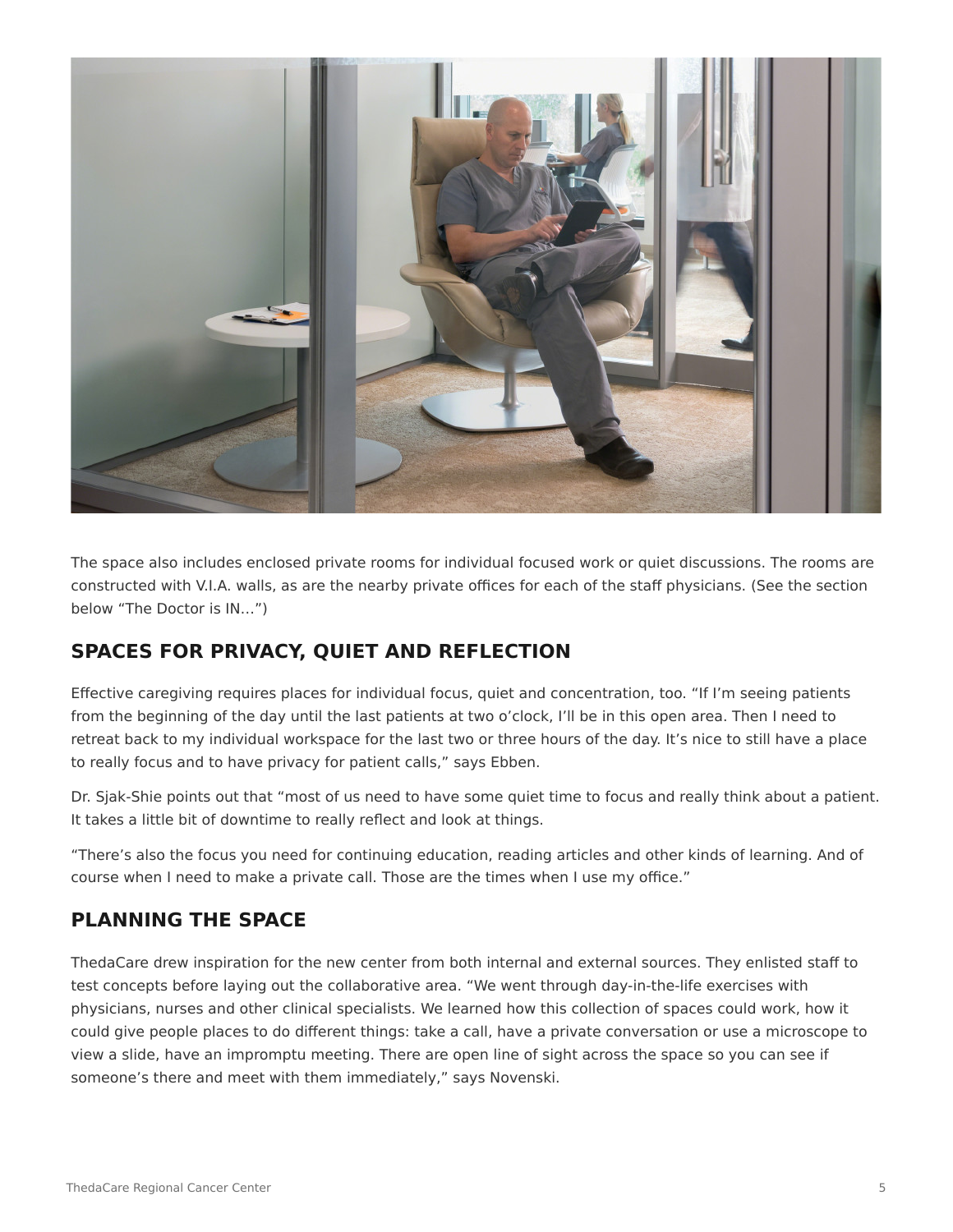

"Seeing how Steelcase created collaborative spaces in their own building really challenged our thinking and helped us see how they would work in our community," says Novenski.

## **POSITIVE OUTCOMES**

Physicians, hospital administrators and healthcare executives from the around the world have visited the ThedaCare cancer center to learn from the approach taken here. Novenski receives more requests for such visits each week.

**"Patients definitely benefit from how we're able to work."**

**ANDREA EBBEN** | Nurse Practitioner

Most important are the approximately 200 patients who pass through the new cancer center each day. ThedaCare works to provide state of the art, personalized care for each one, and the new building helps them fulfill that mission.

"Patients definitely benefit from how we're able to work," says nurse practitioner Ebben. "They know that we take a collaborative team approach, so if they're talking to the nurse about something, she's going to touch base with the nurse practitioner, the doctor, and everyone's on the same page."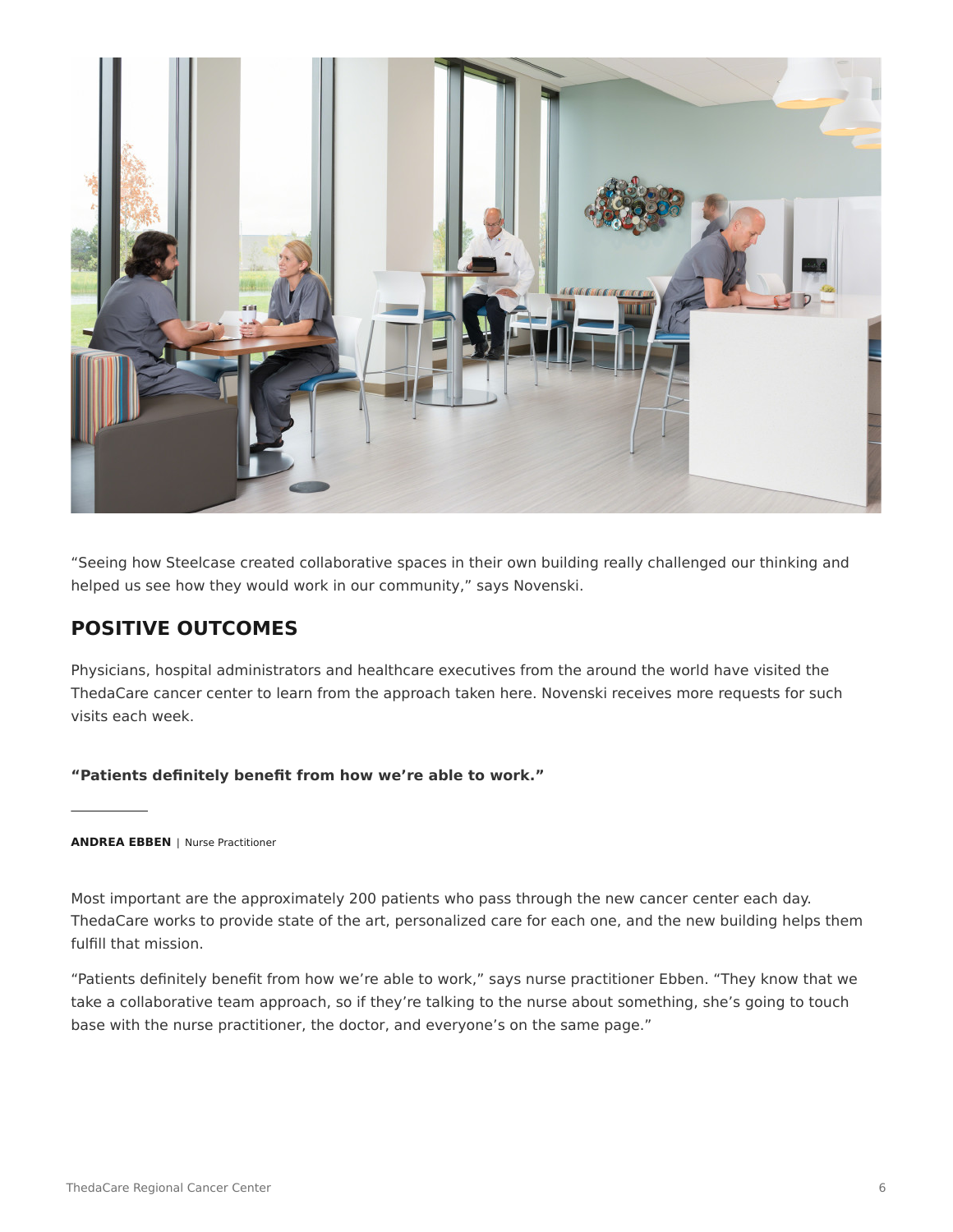"The historical model was each doctor operated in kind of a silo. Patients would be carried and transported from silo to silo. Bring those silos together so that they can all work together on an individual patient has always been a bit of a challenge," says Dr. Ray.

"The trend in all areas of medicine, not only oncology, is towards more collaborative and integrated care. One of our big goals with this center was to make it easier for physicians and our teams in all levels of care, not just the providers, to communicate better, and from that perspective, this space is working phenomenally well."



## **THE DOCTOR IS IN …A NEW KIND OF PRIVATE OFFICE**

As healthcare organizations rethink work processes and workspaces, the physician's office is often a touchy subject.

For generations, doctors occupied large private offices of traditional drywall construction, with a big desk and credenza, spacious bookshelves, and often other tools as well, such as a microscope, x-ray view box or other equipment. A side chair worked for the occasional visitor, but sharing information, let alone collaboration, was not easy.

As in so many other fields, real estate as status symbol seemed more important than a better work process.

Technology and times have changed. Digital information, the internet, videoconferencing and a more collaborative approach to healthcare have changed the work processes of these highly skilled professionals. Now their workspaces are starting to reflect these changes.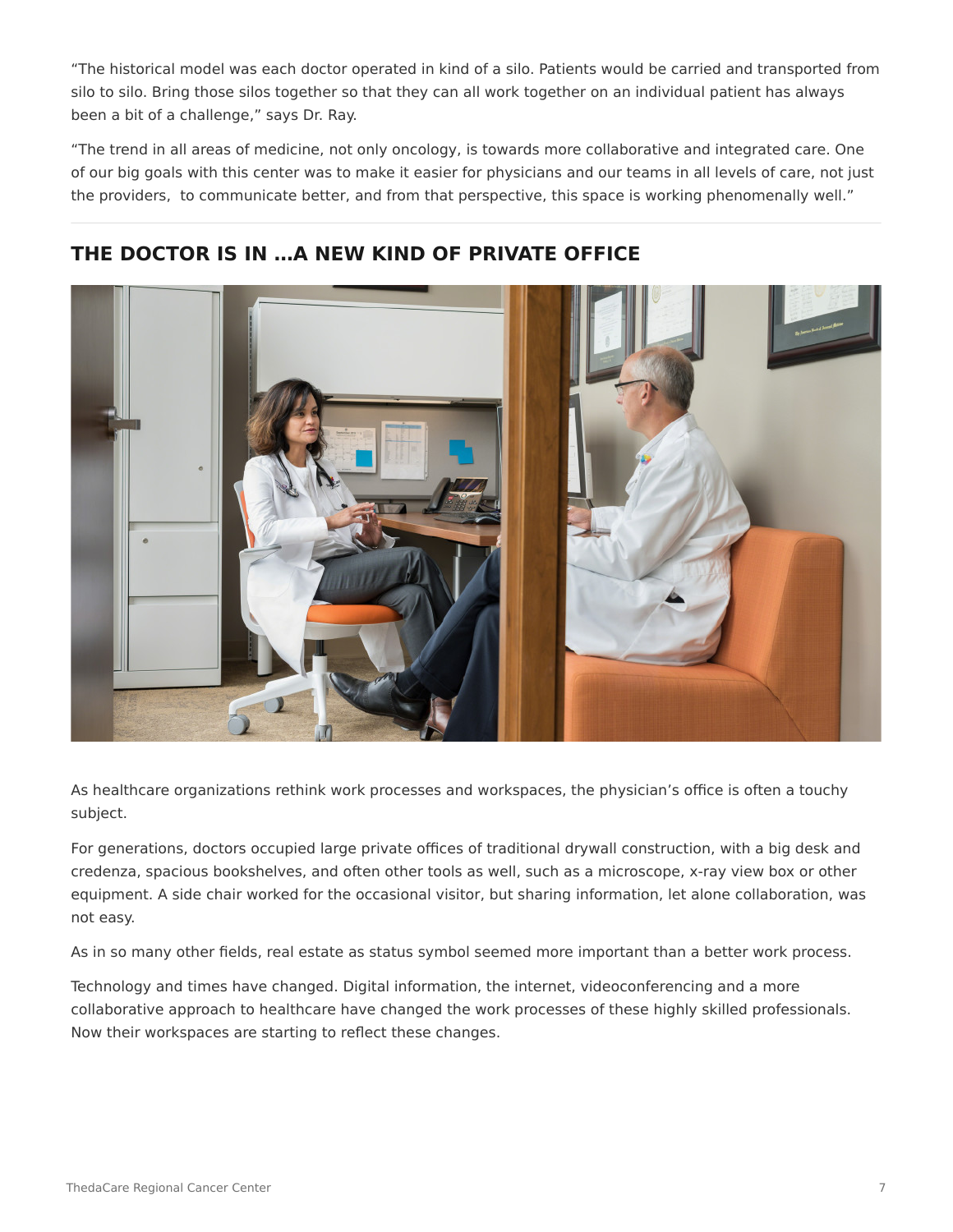ThedaCare is a good example. Staff physicians have small (6′ X 9′) offices, with enough room for a desk, dual monitors, visitor chair and some paper files (patient medical records here are digital). What the offices lack in square footage, though, they more than make up for in function. The offices are grouped together for easy communication. Front walls are mostly glass to make it easy to see if a colleague is in for a quick conversation.

Michael Ray, M.D., a radiation oncologist, values this new approach to the physician's office. "At the end of the day I need a space where I can go, sit down, collect some written materials, and have a space where I can centralize my thoughts, my communications, my documentation.

"The offices have glass fronts, good sight lines and the proximity to my colleagues to facilitate discussions when I need to talk about a case, and that happens on a daily basis."

#### **CREDITS**

Architecture and Design: HGA Dealership: Atmosphere Commercial Interiors

#### **PRODUCTS**

[V.I.A.](https://www.steelcase.com/products/walls-work-walls/via/) walls [Sync](https://www.steelcase.com/products/desk-systems/sync/) clinician workstations [Answer](/products/beams/answer-beam/) modular workstations [Elective Elements](https://www.steelcase.com/products/desk-systems/elective-elements/) [Universal storage](https://www.steelcase.com/products/bins-shelves/universal-storage/) [Series Bench](https://www.steelcase.com/products/benching/) height adjustable benching [Series 5](https://www.steelcase.com/products/height-adjustable-desks/) height adjustable tables [Campfire,](https://www.steelcase.com/products/education-lounge-seating/turnstone-campfire-lounge-system/) [Groupwork](https://www.steelcase.com/products/conference-classroom-tables/groupwork/) and [ScapeSeries](https://www.steelcase.com/products/conference-classroom-tables/scapeseries/) tables [Currency](https://www.steelcase.com/products/desk-systems/currency-enhanced/) desks [Buoy,](https://www.steelcase.com/products/education-lounge-seating/turnstone-buoy/) [Circa](https://www.steelcase.com/products/sofas/circa-lounge-system/), [cobi](https://www.steelcase.com/products/collaborative-chairs/cobi/), [i2i](https://www.steelcase.com/products/collaborative-chairs/i2i/), [Jersey](https://www.steelcase.com/products/office-chairs/jersey/), [Move,](https://www.steelcase.com/products/guest-chairs-stools/move/) [Sorrel,](https://www.steelcase.com/products/healthcare-seating/sorrel-2/) [Bob](https://www.steelcase.com/products/side-guest-chairs/bob-seating/), [Massaud](https://www.steelcase.com/products/conference-chairs/massaud-seating/) and [Together](https://www.steelcase.com/products/lounge-seating/together-bench/) seating [Walkstation](https://www.steelcase.com/products/height-adjustable-desks/walkstation/) treadmill desks FYI monitor arms [Slatwall](https://www.steelcase.com/products/organization-tools/slatwall-slatrail/) and Slatwall Worktools [110 Series](https://www.steelcase.com/products/whiteboards/110-series/) whiteboards [Regard](https://www.steelcase.com/products/bookcases-cabinets/regard/) planters

#### **Featured Product**